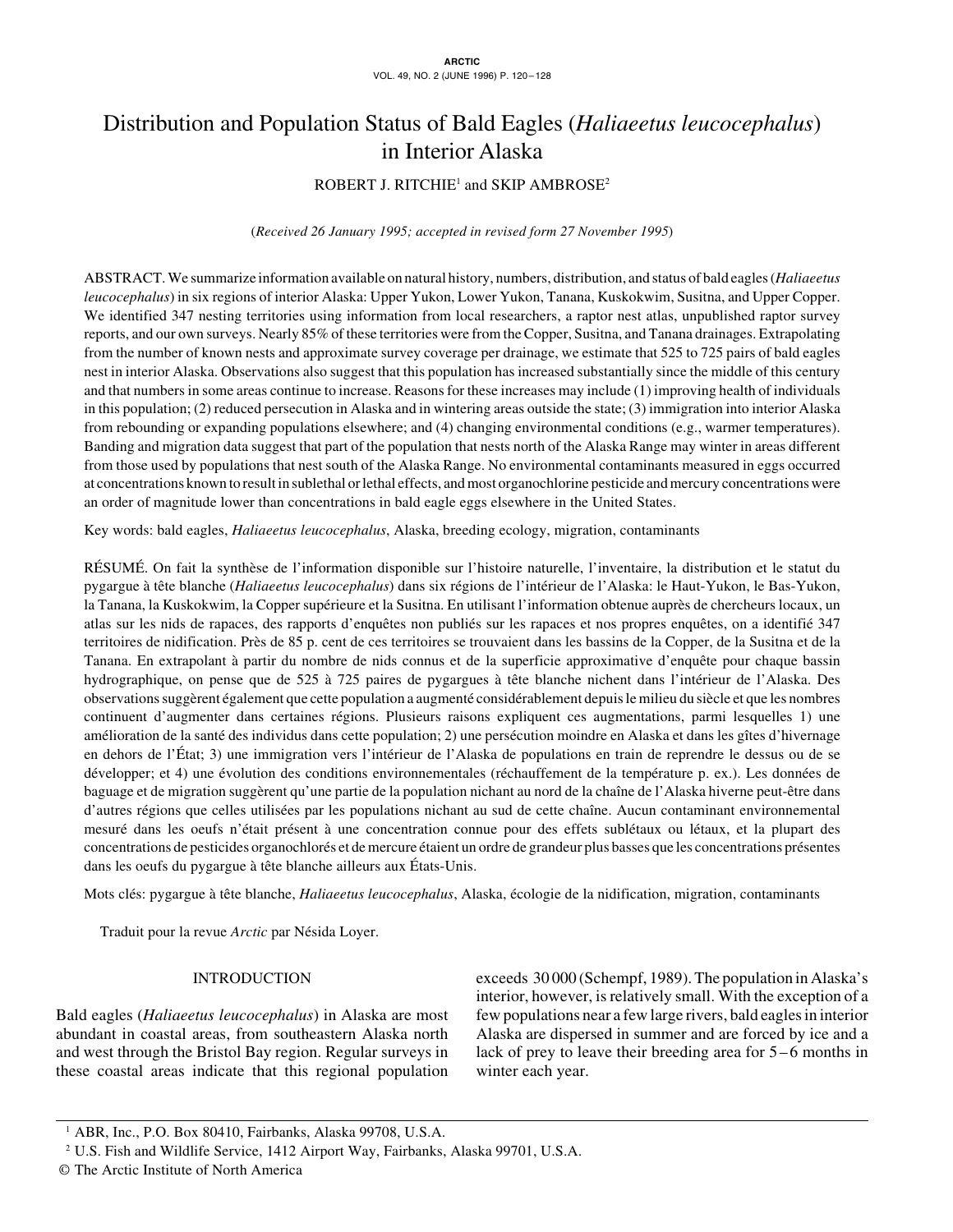Much of interior Alaska has not been surveyed adequately to determine more than the relative abundance of raptors. In addition, much of the information on breeding distribution of raptors occurs only in unpublished files or on maps maintained by a variety of investigators. In this paper, we synthesize the information in these diverse data sources to present current knowledge of the distribution, abundance, and status of bald eagles in interior Alaska. Furthermore, we summarize information from our own surveys, primarily in east-central Alaska. We also suggest some physical and biological factors that may be responsible for this trend.

## STUDY AREA

Interior Alaska is described broadly as an area influenced by a continental climate and containing a mix of broadleaf and conifer vegetation communities, often called the boreal forest. Nearly the entire Yukon and Kuskokwim river drainages are included. We have followed Kessel and Gibson's (1978) boundaries for a Central Region (approximately 700 000 km2 ), which includes the drainages of the upper Copper and Susitna Rivers. The crest of the Brooks Range forms the northern boundary of this region and portions of the central Alaska Range, Chugach Mountains, and Wrangell Mountains comprise the southern boundary (Wahrhaftig, 1965). For the purposes of our discussion, the region has been divided into six major areas based on the major drainage in each area (Fig. 1). Areas of drainages were calculated by digitizing each region from a map of Alaska (1:2 000 000); descriptions are from Wahrhaftig (1965).

- 1. UPPER YUKON (~180 000 km2 ): Yukon River from the Alaska-Canada border to approximately Rampart; includes the Porcupine River and its tributaries, Charley, Kandik, Nation, and Fortymile Rivers, and Birch and Beaver Creeks. Major physiographic provinces include the Porcupine Plateau, Yukon-Tanana Uplands, and the Yukon Flats;
- 2. LOWER YUKON (~190 000 km2 ): Yukon River west of Rampart to approximately Holy Cross; includes the Koyukuk River and extensive wetlands associated with the Nowitna and Innoko Rivers;
- 3. TANANA  $(-118000 \text{ km}^2)$ : Tanana River, including the Chisana, Nabesna, Delta, and Kantishna Rivers and other tributaries; includes basins of the Northway Tanacross Lowlands and other extensive wetlands associated with the Tanana River;
- 4. KUSKOKWIM (~95 000 km2 ): Kuskokwim River drainage from its headwaters west to Aniak; includes Holitna and Hoholitna Rivers and other major tributaries of the Kuskokwim within the western half of the Tanana-Kuskokwim Lowlands;
- 5. SUSITNA (~60 000 km2 ): Susitna River from its headwaters to Cook Inlet; includes the Skwentna, Talkeetna, and Matanuska Rivers; and
- 6. UPPER COPPER  $(-50000 \text{ km}^2)$ : Copper River from its headwaters to Chitina; includes the Chitina, Gakona, and Gulkana Rivers and wetlands in the Gulkana Upland and portions of the Copper River Lowland.

#### METHODS

We synthesized all available information on occupancy of nesting territories, breeding ecology, and migration for bald eagles in interior Alaska. A nesting territory is defined as a nest or series of nests near to one another (within 0.5 km) with a recent history (within 20 years) of occupancy by a pair. Breeding ecology includes information on nest sites, breeding chronology, food habits, and productivity. Migration data were obtained from band recovery information supplied by the U.S. National Biological Service, Bird Banding Laboratory, Laurel, Maryland. Contaminant analyses of eggs collected at nests on the Tanana River were provided by a U.S. Fish and Wildlife Service contract laboratory.

Our primary data sources for population estimates were unpublished raptor surveys, our own surveys, an atlas of raptor nest sites developed for the U.S. Fish and Wildlife Service in 1981, and personal communications with biologists familiar with each region. Because these data were gathered using various survey methods, often with different objectives, and conducted over a wide range of dates by different observers, the accuracy of those estimates—and, consequently, the value of our extrapolations from those estimates—varies among subregions. Most of the surveys were conducted between the mid-1970s and the early 1990s. Survey methods included using fixed-wing aircraft, helicopters, and boats to make observations. Population estimates were derived from the total number of known pairs in a given region relative to the approximate portion of the region surveyed.

#### RESULTS

## *Breeding Ecology*

Bald eagles in interior Alaska are primarily summer residents, arriving as early as late March and departing by freezeup in mid-to-late October. Nests are usually located in a dominant tree in a stand close to shorelines. Most nests on the Tanana River were within 100 m of a shoreline (Ritchie, 1982). Balsam poplar (*Populus balsamifera*) was used most frequently along the Tanana (Ritchie, 1982) and Susitna (Parker, 1988) Rivers, but white spruce (*Picea glauca*) was also used regularly, especially at off-river sites or at higher elevations, where balsam poplars are less common. Groundnesting, which is common on the Alaskan coast (Hehnke,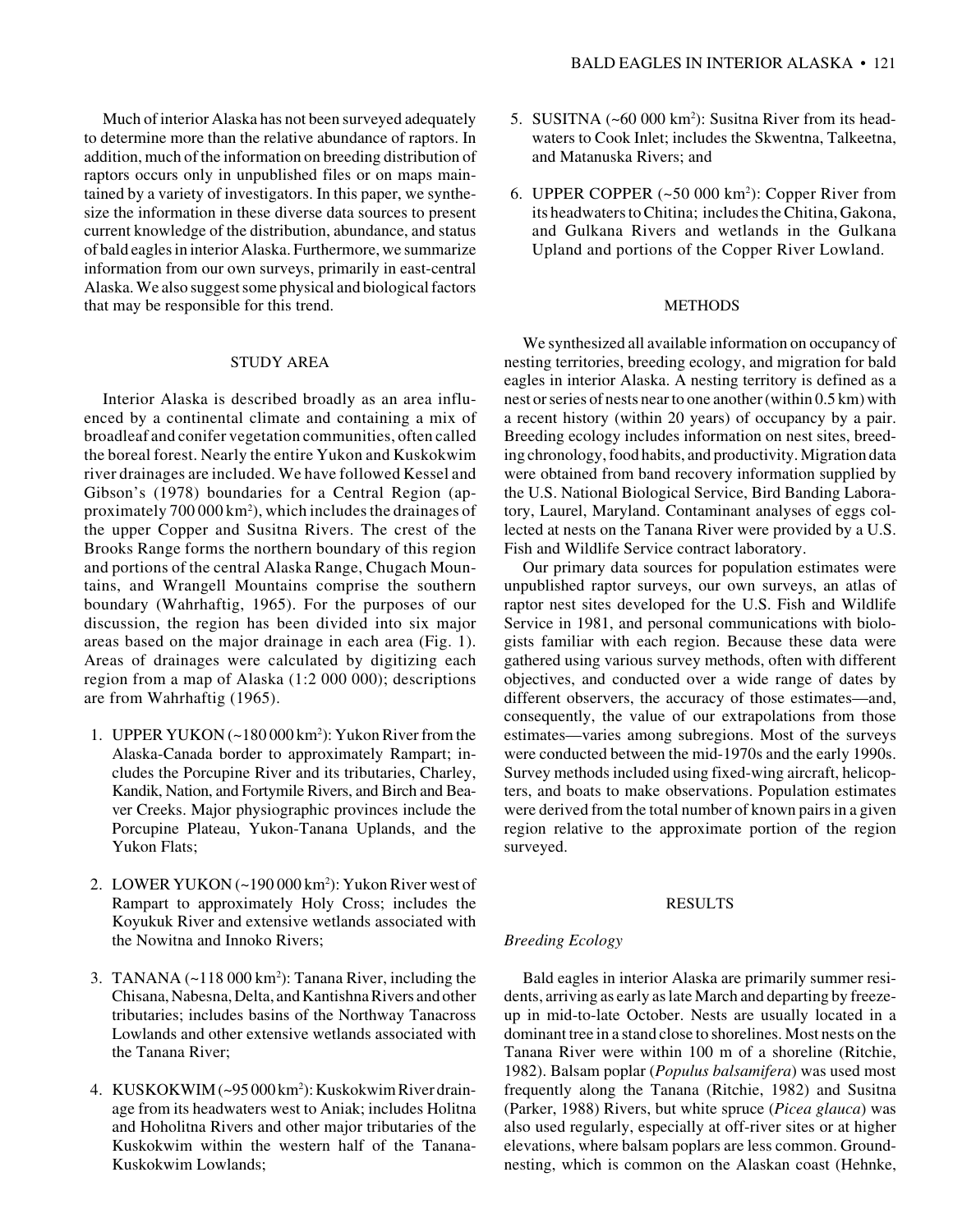

FIG. 1. Six major drainage regions in interior Alaska: 1) Upper Yukon; 2) Lower Yukon; 3) Tanana; 4) Kuskokwim; 5) Susitna; and 6) Upper Copper.

1973; Sherrod et al., 1976), is rare in the boreal forest (Bromley and Trauger, 1974). However, at least two ground nests have been identified in interior Alaska, on the upper Susitna River (Kessel et al., 1982) and on the upper Delta River (Wilbor, 1989).

Chronology data are lacking for most regions in interior Alaska, but results of three years of bird migration studies in the upper Tanana River Basin showed peak arrival of bald eagles occurs in late April and peak departure after mid-September (Cooper et al., 1991). Along the Tanana River, chronology appears to be influenced primarily by prey availability. Birds, especially waterfowl, are important in the diet of interior bald eagles, accounting for 43% of prey items in nests along the Tanana River (Ritchie, 1982). Use of avian prey may be particularly prevalent in spring, when most waterbodies are still frozen. Salmon appear to be more important prey than avian species in late summer and fall.

Reestablishment of territories and nest reconstruction begins in late April. Onset of incubation probably peaks by the second week of May, although hatching in the first week of June near Delta Junction indicates that overwintering birds or early arrivals nest earlier (Ritchie, 1982). Most young fledge by late August. On the upper Tanana River, between 1978 and 1990, 79.5% of breeding pairs checked for productivity ( $n = 151$ ) produced young to near fledging age, and mean productivity was 1.57 young per successful pair (range 1.0–2.33) (Ritchie, 1982; Ambrose, unpubl. data). Grier (1982) and Gerrard et al. (1983) reported similar rates for boreal populations in Canada.

#### *Migration and Wintering*

Information on migration and wintering areas is limited. Approximately 100 bald eagle nestlings have been banded since 1984 along interior rivers, primarily the upper Yukon, upper Tanana, and Copper Rivers, and we are aware of five relevant recoveries. Three of these records were winter recoveries inland in western North America: an eagle banded on the Kandik River, a tributary of the upper Yukon River, was recovered in south-central British Columbia; an eagle banded on the upper Tanana River was recovered in northcentral Washington; and an eagle banded on the upper Tanana River was recovered in northwest Wyoming. The other two recoveries were from eagles banded along the upper Tanana River and Gulkana River; both were recovered two years later, during the breeding season, in the vicinity of the banding location.

In addition to these recoveries, two other band returns provide insight on the movements of interior bald eagles. An eagle banded in late fall in Glacier National Park, Montana,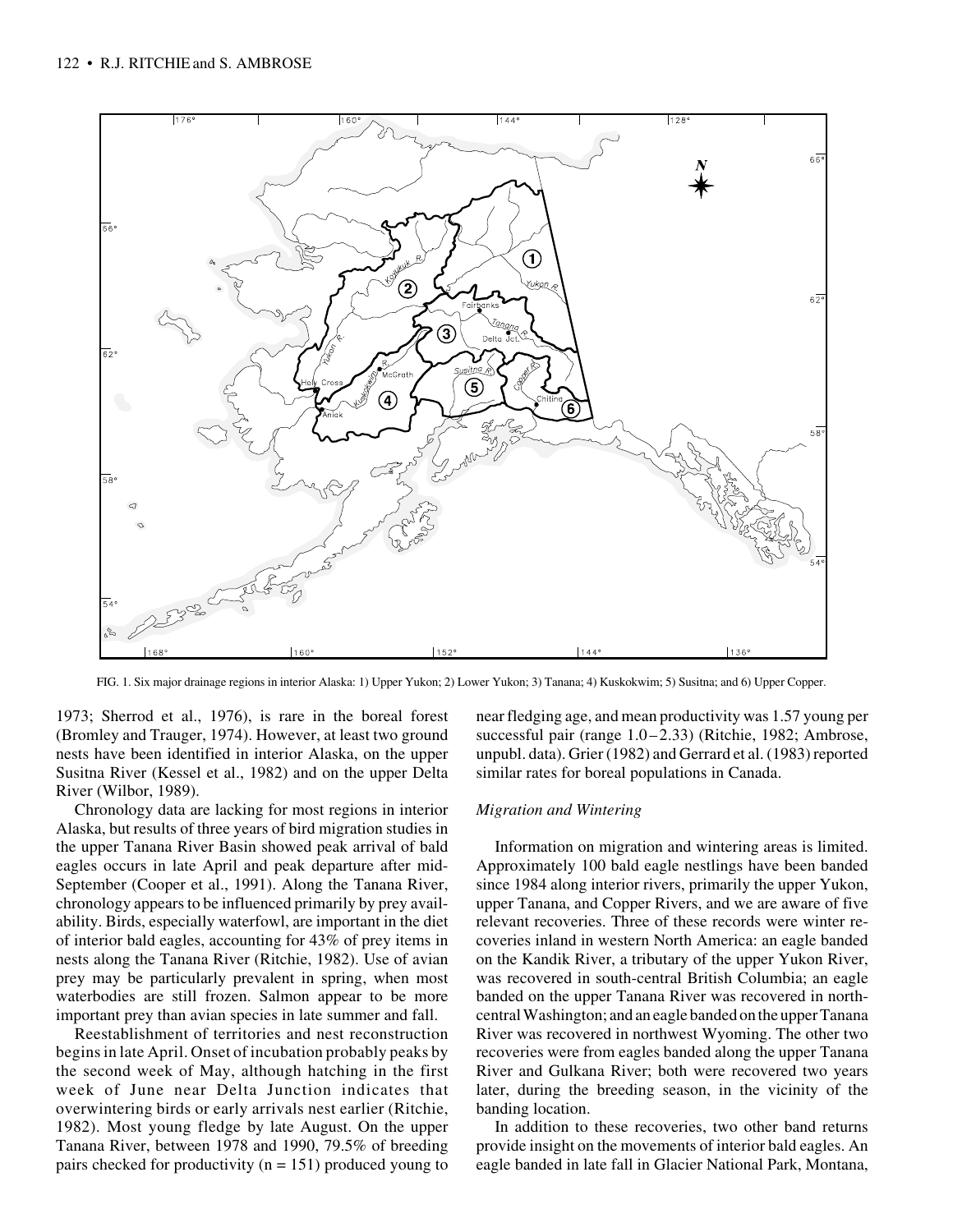was recovered the following summer near McGrath, Alaska (unpubl. banding records, Bird Banding Laboratory, Laurel, Maryland), and a subadult bald eagle banded in Saskatchewan was recovered near Juneau, Alaska (Gerrard et al., 1978). While four of these recoveries suggest bald eagles from interior Alaska winter in continental regions of western North America, the Saskatchewan eagle recovery suggests some exchange between coastal and interior areas. Observations along the Copper River near Chitina also suggest movements of bald eagles between interior Alaska (Nelchina Basin) and the coast (Cooper et al., 1991). To date, however, there have been no reported recoveries of interior bald eagles in coastal areas of south-central and southeastern Alaska, nor have there been any reported recoveries of coastal bald eagles in interior Alaska.

Bald eagles have been observed regularly on the Tanana River near Delta Junction during midwinter (Ritchie and Ambrose, 1987). These eagles were most frequently observed near extensive open water, associated with wintering waterfowl and late salmon runs. Open water in other drainages may also provide limited foraging possibilities for overwintering eagles.

#### *Environmental Contaminants*

It is difficult to assess the influence of pesticides on bald eagles in interior Alaska, because no historical data are available. A comparison of recent data (1990–91, Table 1) with data from populations in the continental United States, however, shows that levels of contaminants in bald eagle eggs from Alaska are currently much lower than levels of contaminants found in southern populations. For seven eggs collected in Alaska in 1990 and 1991, DDE averaged 0.573 ppm (wet weight), DDD averaged 0.063 ppm (wet weight), and DDT was below detection limits (0.009 ppm) in five of seven eggs (two eggs averaged 0.012 ppm, wet weight). Other contaminants measured in these eggs were often below detection limits. No eggshell thinning was detected in the seven eggs analyzed. None of the contaminants occurred at concentrations known to result in sublethal or lethal effects, and most organochlorine pesticide and mercury concentrations were an order of magnitude lower than concentrations in bald eagle eggs elsewhere in the United States (Anthony et al., 1993; Conzelmann and Rabot, 1994).

#### *Regional Distribution and Abundance*

Approximately 350 nesting territories were identified in interior Alaska from all sources prior to 1991. The distribution and relative abundance of bald eagles in each subregion vary (Fig. 2; Table 2). Nearly 85% of known nesting pairs occurred in the Susitna, upper Copper, and Tanana drainages; these three areas also have had the most survey coverage for bald eagles.

*Upper Yukon*: Raptor surveys on the upper Yukon and its tributaries suggest that bald eagles are uncommon and dispersed. Most nest records are from drainages south of the

TABLE 1. Concentrations of environmental contaminants in bald eagle eggs from the Tanana River, Alaska, 1990–91.

| Contaminant                 | No. of Eggs | Mean<br>(ppm)        | Range<br>(ppm)  |
|-----------------------------|-------------|----------------------|-----------------|
| $p, p'$ DDE                 | 7           | 0.573                | 0.333-0.953     |
| p,p' DDD                    | 6           | 0.063                | 0.022-0.166     |
| p,p' DDT                    | 2           | 0.012                |                 |
|                             | 5           | < 0.009 <sup>1</sup> |                 |
| Dieldrin                    | 7           | 0.028                | 0.007-0.089     |
| Oxychlordane                | 7           | 0.019                | 0.007-0.033     |
| cis-Chlordane               | 6           | 0.027                | 0.014-0.045     |
| cis-Nonachlor               | 6           | 0.023                | 0.014-0.038     |
| trans-Nonachlor             | 7           | 0.084                | 0.012-0.043     |
| <b>HCB</b>                  | 7           | 0.011                | $0.003 - 0.018$ |
| Heptachlor Epoxide          | 6           | 0.019                | 0.007-0.034     |
| Mirex                       | 6           | 0.007                | 0.004-0.009     |
| <b>Total PCBs</b>           | 7           | 1.258                | 0.765-2.150     |
| Mercury                     | 6           | 0.120                | 0.073-0.191     |
| trans-Chlordane             | 7           | < 0.009 <sup>1</sup> |                 |
| alpha-BHC                   | 7           | < 0.009 <sup>1</sup> |                 |
| gamma-BHC                   | 7           | < 0.009 <sup>1</sup> |                 |
| beta-BHC                    | 7           | < 0.009 <sup>1</sup> |                 |
| delta-BHC                   | 7           | < 0.009 <sup>1</sup> |                 |
| Endrin                      | 7           | < 0.009 <sup>1</sup> |                 |
| <b>Total Toxaphene</b>      | 7           | < 0.167 <sup>1</sup> |                 |
| Thickness (mm)              | 7           | 0.626                | 0.584-0.693     |
| Percent Change <sup>2</sup> | $+2.9\%$    |                      |                 |

<sup>1</sup> Minimum detection limit.

<sup>2</sup> Mean eggshell thickness of bald eagle eggs prior to 1946 was 0.609 mm (Anthony et al., 1993).



FIG. 2. General distribution of bald eagles in interior Alaska (single dot = 1–5 nest territories) and 30 April ice-breakup line (Source: National Weather Service, River Forecast Center, Anchorage, Alaska).

Porcupine River, including the Black and Charley Rivers (Ritchie, 1984; M. Britten, pers. comm. 1989). Nests occasionally have been located in drainages on the south side of the Brooks Range (e.g., East Fork Chandalar; Roseneau, 1974) and along the Kandik, Nation, Birch, and Fortymile Rivers (Kuropat, 1986; T. Swem, pers. comm. 1989). The Yukon Flats area, a major wetland, has not been surveyed for bald eagles, but nests have been recorded there during waterfowl surveys (J. Hodges, pers. comm. 1990). Existing data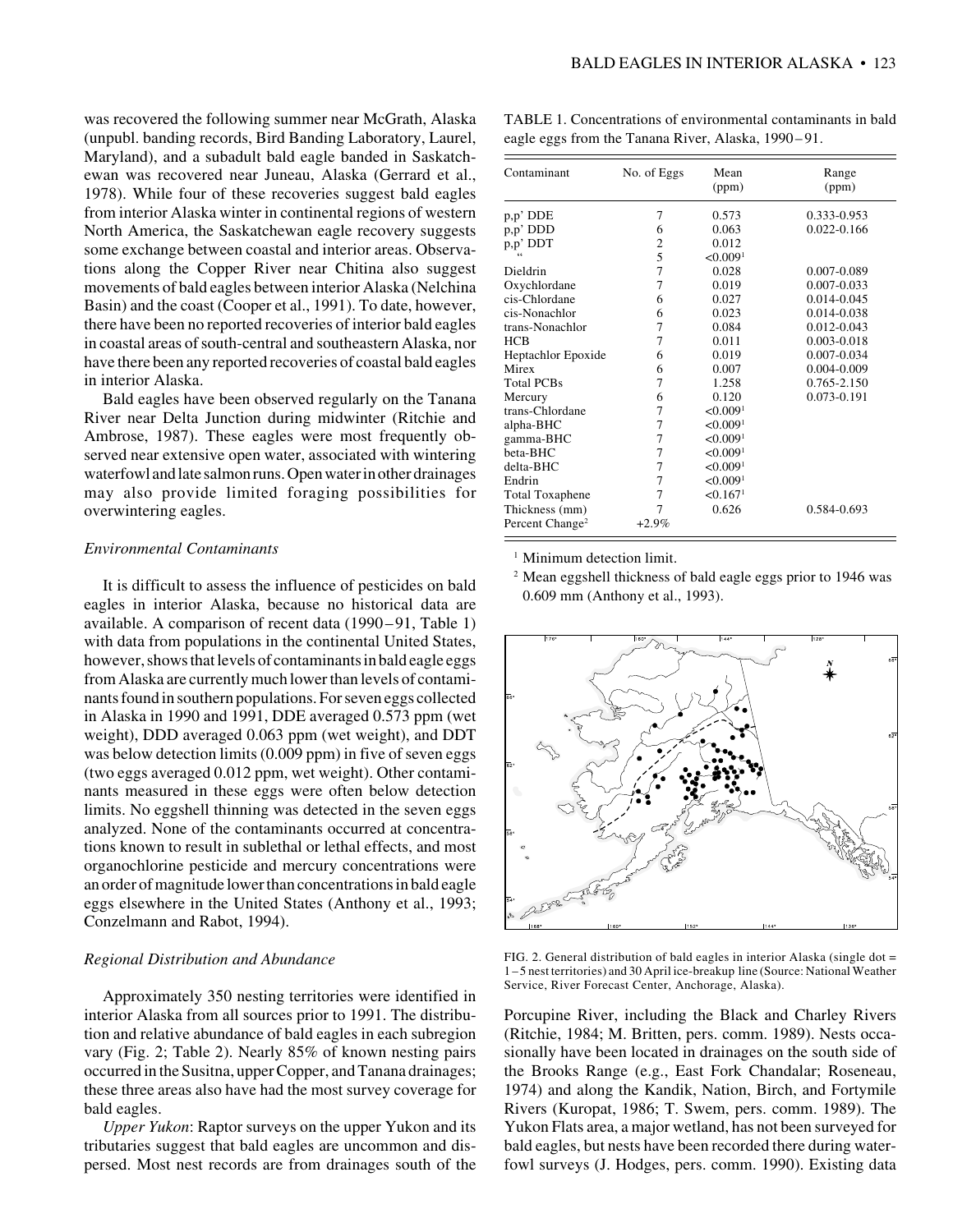suggest approximately 35 nesting pairs in the areas that have been surveyed, and on the basis of approximate coverage and potential habitat, we estimate 75–100 pairs nest in the entire upper Yukon drainage.

*Lower Yukon*: With the exception of American peregrine falcon (*Falco peregrinus anatum*) surveys along the Yukon River and on the upper Koyukuk River, no intensive raptor surveys have been undertaken in this area. Bald eagles are rare breeders along the lower Yukon River (Springer et al., 1979; Mindell and Craighead, 1981), but approximately 20 different nesting territories have been located along the Innoko, Koyukuk and Nowitna Rivers (T. Osborne, pers. comm. 1990; P. Feiger and M. Bertram, pers. comm. 1990). We estimate that  $50-75$  pairs nest in this region.

*Tanana*: Bald eagle surveys have occurred regularly in the Tanana River basin (Roseneau and Bente, 1979; Ritchie, 1982; Cooper et al., 1991; Timm et al., 1993; R. Ambrose, unpubl. notes). Bald eagles are a common breeding bird in this region, and there are at least 70 pairs along the upper Tanana (east of Fairbanks) and Chisana Rivers and in the extensive wetlands near Tetlin Lake. In addition, occasional nests have been identified along other Tanana River tributaries, including the Salcha, Chatanika, Nabesna, Delta, and Nenana Rivers, along the Tanana River west of Fairbanks, and on major lakes in associated lowlands. We estimate that 75–100 pairs of bald eagles nest along the Tanana River and its major tributaries.

*Kuskokwim*: Raptor surveys have been conducted west of McGrath on the Kuskokwim River and some of its tributaries (Ritchie and Ambrose, 1976; Mindell, 1983). In addition, several other bald eagle nests scattered throughout the area have been reported (P. Shepherd, pers. comm. 1990; J. Whitman, pers. comm. 1990). However, with the exception of the Holitna and Hoholitna Rivers (approximately 15 pairs; Alaska Department of Fish and Game, unpubl. maps, 1976), bald eagles apparently are not common in the Kuskokwim drainage. Only three nests have been located between McGrath and Aniak, and bald eagles were rare along 18 rivers in this area and immediately to the west (Mindell, 1983). White and Boyce (1978) also surveyed rivers in the area and rarely located nests of this species. Most tributaries have not been surveyed intensively, but almost all major tributaries have records of scattered nests (J. Whitman, pers. comm. 1990). We can account for a minimum of 32 different nesting territories in the region and estimate 50–75 pairs nest in the Kuskokwim drainage.

*Upper Copper*: Numerous raptor surveys have occurred in the upper Copper River basin (Haugh and Halperin, 1976; Amaral, 1988; Wilbor, 1989; B. Stiedl, pers. comm. 1990; Cooper et al., 1991). Bald eagles are common breeders in all major drainages and in the extensive wetlands of the Nelchina Basin. At least 110 nesting pairs have been located, with concentrations on the Gulkana, mid-Copper, and upper Gakona Rivers. In addition, the large number of nesting sites in upland wetlands in this region makes extrapolations difficult. We estimate that  $125 - 175$  pairs nest in the upper Copper River region.

*Susitna*: The Susitna Hydroelectric Project and proposed timber sales resulted in intensive bald eagle investigations in this region (White, 1974; White and Cade, 1975; Kessel et al., 1982; Parker, 1988). Bald eagles are common, and nests have been found along the Susitna, Talkeetna, Yentna, Skwentna, Chulitna, Beluga, and Kahiltna Rivers. Nests appear to be uniformly distributed. Parker (1988) estimated 125 pairs for the entire basin. Additional nests occur on the upper Susitna River (Kessel et al., 1982) and probably in other drainages and wetlands in the region. We estimate that 150–200 pairs nest in the Susitna basin.

On the basis of over 300 nest records and an assessment of available habitats, we conclude that bald eagles in interior Alaska nest most commonly in the upper Tanana, Copper, and Susitna drainages; less commonly in the Kuskokwim and upper Yukon drainages; and uncommonly in the lower Yukon drainage. Based on the above regional information, we estimate that 525–725 bald eagle pairs nest annually in interior Alaska. If 75 to 80% of these pairs are successful in raising 1.5 young per pair, the total fall population may exceed 2000 bald eagles, excluding nonterritorial adults and subadults, for whom data are not available. Since less than 25% of the wetlands in interior Alaska have been surveyed intensively for raptors, and since the density of nesting bald eagles in areas surveyed varied substantially, it is difficult to generate a more precise estimate for the entire area. In addition, variable survey coverage may account for some of the regional differences in our estimates.

### DISCUSSION

The distribution and abundance of bald eagles in interior Alaska is likely influenced by several biological and physical factors. Bald eagles are most common in interior regions that are adjacent to coastal areas where bald eagles are abundant. Regions closest to tidewater are influenced to some degree by the ameliorations of maritime weather conditions; thus, bald eagles may be more common in these regions because of milder weather and more accessible prey. Conversely, bald eagle distribution in regions north of the Alaska Range appear to be limited by more severe continental climatological conditions, which result in a shorter breeding season. Bald eagles appear to be uncommon north of a 30 April ice-breakup line (Fig. 2), beyond which one could expect an even more limited nesting season. Mean temperatures in April and density of breeding eagles were found to be correlated for a population of bald eagles in Saskatchewan (Leighton et al., 1979).

Areas with the densest populations of bald eagles north of the Alaska Range also may have more diverse and seasonally vulnerable prey bases than the majority of wetlands in interior Alaska. For instance, bald eagles are fairly common on the Tanana River, the Black River in the Porcupine drainage (upper Yukon region), and the Holitna River in the Kuskokwim River basin. Because of similar hydrologic characteristics, these locations or their tributaries have late spawning runs of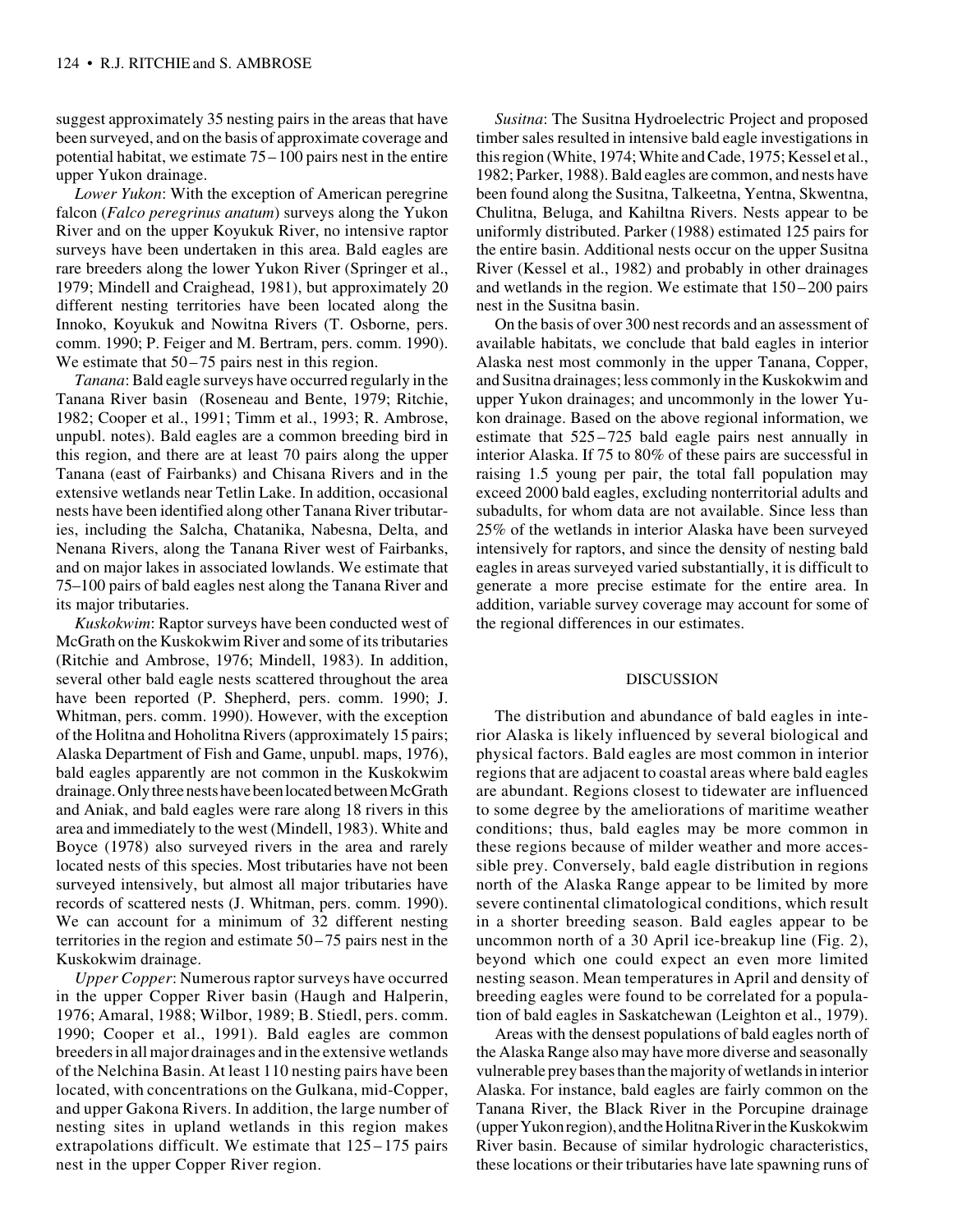| Region                   | Area Surveyed $(\%)^1$ Known Pairs |     | Estimated Pairs <sup>2</sup> |
|--------------------------|------------------------------------|-----|------------------------------|
| Upper Yukon <sup>3</sup> | $35 - 50$                          | 35  | $75 - 100$                   |
| Lower Yukon <sup>4</sup> | $15 - 25$                          | 20  | $50 - 75$                    |
| Tanana <sup>5</sup>      | $-7.5$                             | 70  | $75 - 100$                   |
| Kuskokwim <sup>6</sup>   | $40 - 50$                          | 32  | $50 - 75$                    |
| Upper $Copper^7$         | $-7.5$                             | 110 | $125 - 175$                  |
| Susitna <sup>8</sup>     | $-7.5$                             | 80  | $150 - 200$                  |
| Totals                   |                                    | 347 | $525 - 725$                  |

TABLE 2. Known and estimated number of territorial pairs of bald eagles in six subregions of interior Alaska.

<sup>1</sup> Estimate of area with some history of surveys.

- <sup>2</sup> Estimates were derived from total known pairs and approximate area covered; the range reflects discussions with observers in each area.
- 3 Roseneau, 1974; Haugh and Halperin, 1976; Ritchie, 1984; Kuropat, 1986; R. Ambrose, unpubl. data; T. Swem, M. Britten and C. McIntyre, pers. comm. 1989.
- <sup>4</sup> Springer et al., 1979; Mindell and Craighead, 1981; T. Osborne, P. Feiger, M. Bertram, pers. comm. 1990.
- <sup>5</sup> Roseneau and Bente, 1979; Amaral, 1982; Ritchie, 1982; Timm et al., 1993.
- <sup>6</sup> Mindell, 1983; P. Shepherd, J. Whitman, pers. comm. 1990.
- <sup>7</sup> Haugh and Halperin, 1976; Wilbor, 1989; Cooper et al., 1991; B. Stiedl, K. Kozie, pers. comm. 1990.
- <sup>8</sup> White, 1974; White and Cade, 1975; Kessel et al., 1982; Parker, 1988; R. King, pers. comm. 1990.

sheefish (*Stenodus leucichthys*) and salmon, and early openings in ice cover in spring (K. Alt, pers. comm. 1990). Additionally, clear water in these locations makes prey fish available to eagles and also attracts overwintering waterfowl, which are occasionally taken by bald eagles.

Although bald eagles currently are common breeders in interior Alaska, historical accounts of nesting in the region are limited, suggesting that eagles either were overlooked on early biological surveys or were much less common than today. Gabrielson and Lincoln (1959) described the species as occurring along many interior rivers and common on some of them. Although their report lacked definite nesting records, they suspected that breeding occurred in interior Alaska. Their uncertainty was probably due to the lack of references to bald eagles in species accounts by early naturalists. For example, naturalists who traveled through Alaska from the turn of the century through the 1930s noted the bald eagle as uncommon or did not list it (Yukon: Dall and Bannister, 1869; Osgood and Bishop, 1900; Blackwelder, 1919; Kuskokwim: Hinckley, 1900; Dice, 1920a; Chitina: Laing and Taverner, 1929; Tanana and Koyukuk: Murie, 1921– 22). At the same time, however, the nests of other treenesting raptors, such as the osprey (*Pandion haliaetus*) and red-tailed hawk (*Buteo jamaicensis*) often were recorded (e.g., Dice, 1920b; Murie, 1921–22), suggesting that bald eagles may be more common breeders today than they were prior to 1930. Indeed, bald eagles did not figure prominently

in ornithological literature for interior Alaska until the 1970s, when their listing under the Endangered Species Act in parts of their range gave an impetus for conducting raptor surveys during environmental assessments of proposed industrial developments. Was this apparent change in population numbers in Alaska simply a result of increased awareness, or was it related to actual population changes? We think both factors are involved, but suggest that a real population increase is the main reason for the higher numbers of bald eagles observed in interior Alaska. We believe the four factors discussed below contributed to this increase.

First, the wide use of pesticides severely affected many breeding populations of bald eagles in the contiguous United States (Stalmaster, 1987). Although historical pesticide data are not available for interior Alaskan eagles, these birds appear to winter to the south, where they could have picked up enough contamination to reduce nesting success. Recent analysis of eggs from bald eagles in interior Alaska, however, showed that no contaminant measured occurred at levels sufficient to influence reproduction. The restrictions placed on the use of organochlorine pesticides in 1973 have almost certainly contributed to higher rates of breeding success in this population, and this has contributed to the increase in the population.

Second, persecution of bald eagles in Alaska is well documented and has influenced their abundance in coastal Alaska. The Bounty Acts of 1917 and 1949 accounted for a minimum of 128 273 eagles killed between 1917 and 1952 (Robards and King, 1966). Hansen and Hodges (1985) suggested that the population in southeast Alaska was substantially reduced during the bounty period and has rebounded since that time. Although most bounties were paid in southeast and southwest Alaska (Robards and King, 1966), the Bounty Acts' influence on nesting bald eagles probably extended into interior Alaska. In addition, because the few banding records and migration data available suggest that interior birds may not interchange regularly with coastal populations, other forms of persecution of interior, noncoastal populations in Alaska may have played an equally important part in the noticeable absence of bald eagles during the exploration era in Alaska. From the 1930s through the 1970s, sheep ranchers made systematic efforts to exterminate eagles from western states (Stalmaster, 1987) in which bald eagles from interior Alaska regularly wintered. Even in the early exploration era in Alaska, shooting was probably common. Osgood and Bishop (1900:74) described trying to collect the female at a nest and, although she was too high in the tree "for our No. 4 shot," a passerby shot the male with a rifle! Some negative effects on bald eagles resulted from early settlement in Alaska and the Bounty Acts. These adverse effects generally do not occur today.

Third (and no doubt related to the first two reasons), the bald eagle has been increasing throughout its range. The U.S. Fish and Wildlife Service recently proposed that the status of bald eagles in the contiguous United States be changed from *endangered* to *threatened*. As the productivity of populations to the south improved, the number of birds available to expand into other areas increased. Our small number of band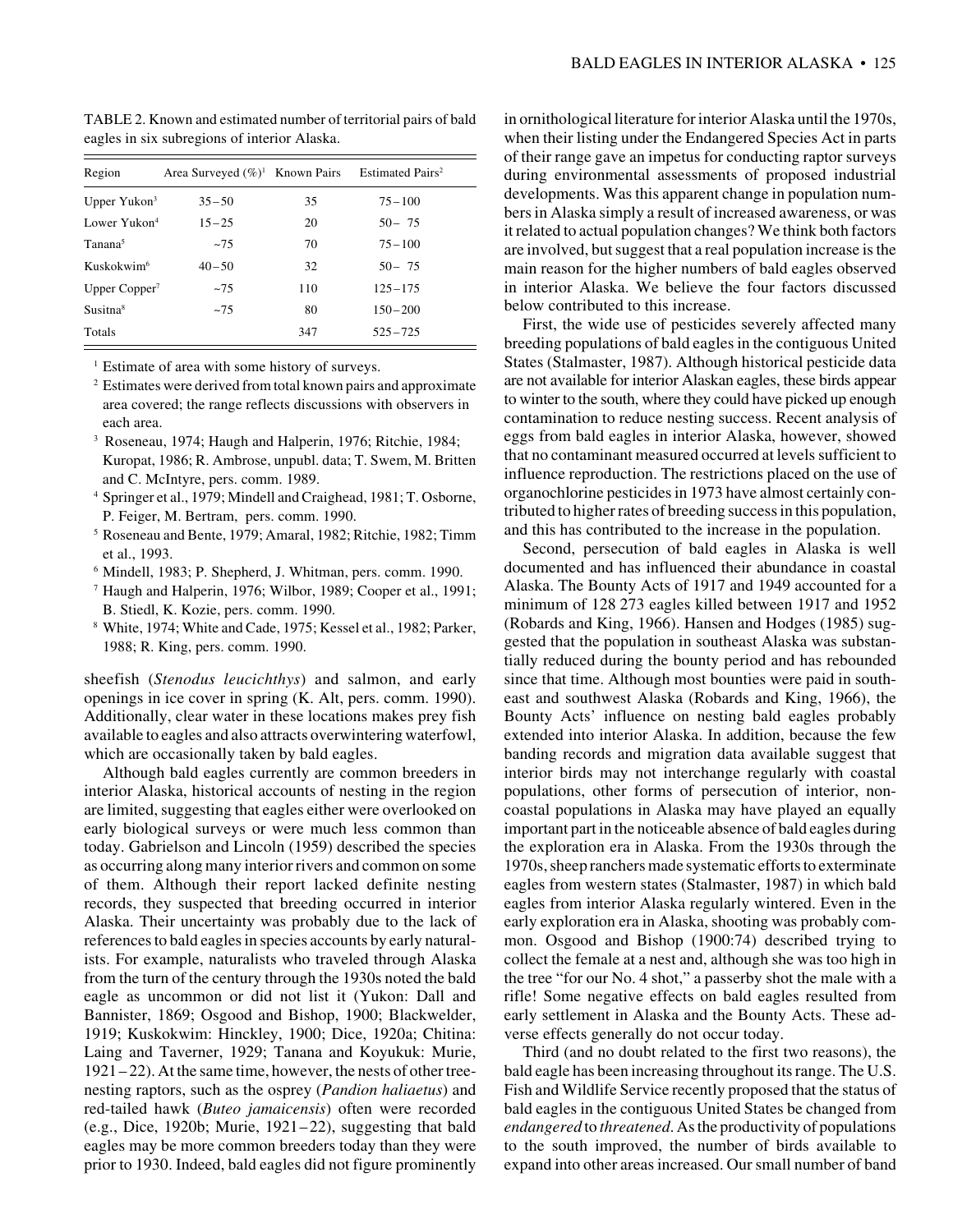

FIG. 3. Number of bald eagle pairs along the middle Tanana River, Alaska, 1978–94.

returns suggests that bald eagles from interior Alaska may associate more with bald eagles from the western United States than with those from coastal areas in Alaska.

Finally, Swenson (1983) argued that expansion of the breeding range of bald eagles in Canada, pronounced in the past 40 years, is due to a warming trend. Other well-studied raptors, the Arctic peregrine falcon (*F. p. tundrius*) and American peregrine falcon, are now more numerous than in the early 1950s in northern parts of their ranges (Ambrose et al., 1988a). Although their recovery is due in great part to the decline in the use of pesticides (Ambrose et al., 1988b), their rate and degree of recovery may also have been influenced by similar regional climatic changes.

Bald eagles may still be increasing in some portions of their interior range. For instance, the number of pairs on a section of the Tanana River between Tok and Delta has increased from 6 pairs in 1978 to 12 pairs in 1994 ( $r^2 = 0.59$ ,  $p = 0.0003$ ) (Fig. 3). Although improved survey coverage in other regions may account for some increases in numbers, survey effort on this section of the Tanana River has been consistent from 1978 to the present, and the increase in the number of pairs and new nests identified was not a result of increased survey effort (Ambrose and Ritchie, unpubl. data). This small sample and variations among years may simply represent natural variations in the population; however, combined with probable changes in previous decades, they support a hypothesis that bald eagles continue to increase in portions of their interior range.

In summary, historical records and results from intensive monitoring on the Tanana River indicate an increasing population, at least during the past twenty years. This may be due to a number of physical and biological factors, including improving health of individuals in this population, reduced persecution in Alaska and in wintering areas, immigration into this area from rebounding or expanding populations elsewhere, and changing environmental conditions (e.g.,

warmer temperatures). Local interior populations north of the Alaska Range may also be somewhat isolated from those in maritime-influenced regions south of the Alaska Range because of different migration corridors and wintering areas.

To refine our picture of the status of the region's population of bald eagles and to determine more adequately whether distinct local populations do exist, annual surveys need to continue on the Tanana, Susitna, and Copper Rivers, at a minimum. Regular monitoring should also be initiated in other representative drainages in each region to improve our understanding of bald eagles in interior Alaska.

# ACKNOWLEDGEMENTS

We thank the many researchers who provided us with information, including M. Bertram, T. Doyle, P. Feiger, J. Hodges, T. Swem, H. Timm, and S. Wilbor, U.S. Fish and Wildlife Service; K. Alt, P. Bente, T. Osborne, P. Shepherd, J. Whitman, and J. Wright, Alaska Department of Fish and Game; B. Stiedl, Oregon State University; and M. Britten, P. Knuckles, K. Kozie, and C. McIntyre, National Park Service. D. Best and E. Synder-Conn, U.S. Fish and Wildlife Service, provided pesticide analysis and commented on bald eagle eggs from the Tanana River. B. Day, S. Murphy (ABR), and J. Fadely (U.S. Fish and Wildlife Service) provided critical review of this paper and suggested numerous improvements. Mike Smith and Allison Zusi-Cobb (ABR) worked on figures, and T. Davis (ABR) typed the manuscript.

#### **REFERENCES**

- AMARAL, M.J. 1982. Peregrine falcon survey of the lower Tanana River, Fairbanks to Nenana, Alaska, 1982. Unpubl. report. Anchorage, Alaska: U.S. Fish and Wildlife Service. 6 p. Available at the U.S. Fish and Wildlife Service Library, 1011 E. Tudor Road, Anchorage, Alaska 99503, U.S.A.
- ———. 1988. A survey for nesting birds of prey along the Copper River, Alaska, 1987-1988. Unpubl. report. Anchorage, Alaska: U.S. Fish and Wildlife Service, Ecological Services. 16 p. Available at the U.S. Fish and Wildlife Service Library, 1011 E. Tudor Road, Anchorage, Alaska 99503, U.S.A.
- AMBROSE, R.E., RITCHIE, R.J., WHITE, C.M., SCHEMPF, P.F., SWEM, T., and DITTRICK, R. 1988a. Changes in the status of peregrine falcon populations in Alaska. In: Cade, T.J., Enderson, J.H., Thelander, C.G., and White, C.M., eds. Peregrine falcon populations, their management and recovery. Boise, Idaho: The Peregrine Fund. 73–82.
- AMBROSE, R.E., HENNY, C.J., HUNTER, R.E., and CRAWFORD, J.A. 1988b. Organochlorines in Alaskan peregrine falcon eggs and their current impact on productivity. In: Cade, T.J., Enderson, J.H., Thelander, C.G., and White, C.M., eds. Peregrine falcon populations, their management and recovery. Boise, Idaho: The Peregrine Fund. 385 –394.
- ANTHONY, R.G., GARRETT, M.G., and SCHULER, C.A. 1993. Environmental contaminants in bald eagles in the Columbia River estuary. Journal of Wildlife Management 57:10 – 19.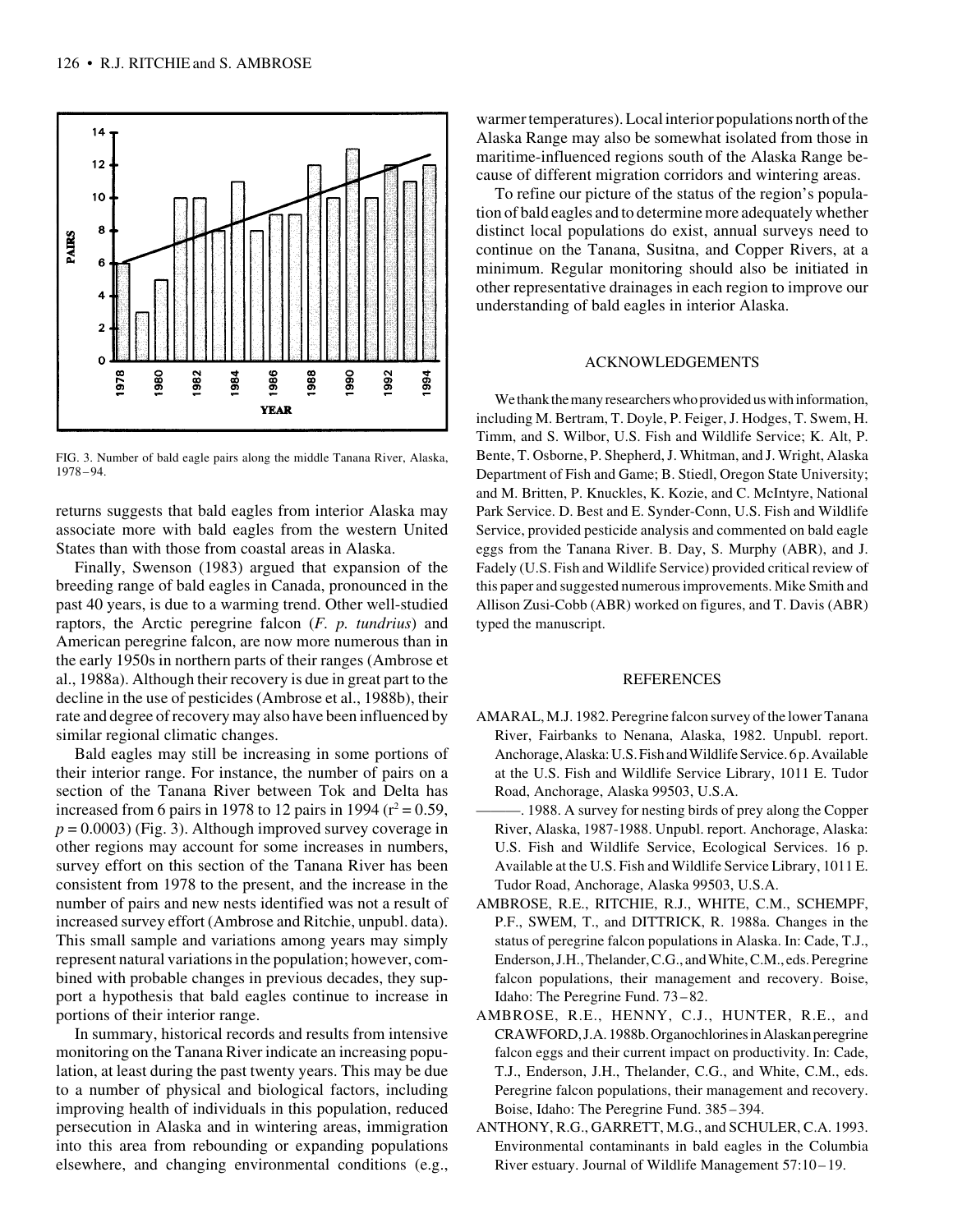- BLACKWELDER, E. 1919. Notes on the summer birds of the upper Yukon region, Alaska. Auk 36:657 – 664.
- BROMLEY, R.G., and TRAUGER, D.L. 1974. Ground nesting of bald eagles near Yellowknife, Northwest Territories. Canadian Field-Naturalist 88:73–75.
- CONZELMANN, P.J., and RABOT, T. 1994. Metals, organochlorine pesticides, and polychlorinated biphenyls in bald eagles of coastal Louisiana. Report LFO-EC-94-01. Lafayette, Louisiana: U.S. Fish and Wildlife Service.
- COOPER, B.A., RITCHIE, R.J., ANDERSON, B.A., and BYRNE, L.C. 1991. Alaska Over-The-Horizon-Backscatter Radar System: A synthesis of the Avian Research Program 1987–1990. Unpubl. report prepared for the Arctic Environmental Information and Data Center, Anchorage, and the Department of the Air Force, Hanscom Air Force Base, Massachusetts. Prepared by and available at ABR, Inc., P.O. Box 80410, Fairbanks, Alaska 99708, U.S.A. 309 p.
- DALL, W.H., and BANNISTER, H.M. 1869. List of the birds of Alaska, with biographical notes. Transactions of the Chicago Academy of Science 1, Part 2:267–310.
- DICE, L.R. 1920a. Notes on some birds of interior Alaska. Condor 22:176 – 184.

———. 1920b. The land vertebrate associations of interior Alaska. University of Michigan Miscellaneous Zoological Occasional Papers No. 85.

- GABRIELSON, I.N., and LINCOLN, F.C. 1959. The birds of Alaska. Harrisburg, Pennsylvania: Stackpole Co. and Washington, D.C.: Wildlife Management Institute. 922 p.
- GERRARD, J.M., GERRARD, P.N., BORTOLOTTI, G.R., and WHITFIELD, D.W.A. 1983. A 14-year study of bald eagle reproduction on Besnard Lake, Saskatchewan. In: Bird, D.M., ed. Biology and management of bald eagles and ospreys. Ste. Anne de Bellevue, Quebec: Harpell Press. 47 –57.
- GERRARD, J.M., WHITFIELD, D.W.A., GERRARD, P., GERRARD, P.N., and MAHER, W.J. 1978. Migratory movements and plumage of subadult Saskatchewan bald eagles. Canadian Field-Naturalist 92:375–382.
- GRIER, J.W. 1982. Ban of DDT and subsequent recovery of reproduction in bald eagles. Science 218:1232 – 1235.
- HANSEN, A.J., and HODGES, J.I. 1985. High rates of nonbreeding adult bald eagles in southeastern Alaska. Journal of Wildlife Management 49:454–458.
- HAUGH, J.R., and HALPERIN, K.C. 1976. Evaluation of raptor populations: Portage Glacier area, Denali Highway area, Yukon River pipeline crossing area, and Yukon River and Porcupine River tributaries. Unpubl. report. Anchorage, Alaska: Bureau of Land Management. 58 p. Available at the U.S. Fish and Wildlife Service Library, 1011 E. Tudor Road, Anchorage, Alaska 99503, U.S.A.
- HEHNKE, M.F. 1973. Nesting ecology and feeding behavior of bald eagles on the Alaska Peninsula. M.S. thesis. Humboldt State University, Arcata, California. 56 p.
- HINCKLEY, F.C. 1900. Notes on the animal and vegetable life of the region of the Susitna and Kuskokwim Rivers. In: Spurr, J.E., ed. A reconnaissance in southeastern Alaska in 1989. U.S. Geological Survey Annual Report 20, Part VII, 1889-1899:76 –85.
- KESSEL, B., and GIBSON, D. 1978. Status and distribution of Alaska birds. Studies in Avian Biology 1:1–110.
- KESSEL, B., MACDONALD, S.O., GIBSON, D.D., COOPER, B.A., and ANDERSON, B.A. 1982. Susitna Hydro Project Environmental Studies Phase I. Annual report on birds and nongame mammals. Unpubl. report to Alaska Power Authority. Available at the Elmer E. Rasmuson Library, University of Alaska Fairbanks, P.O. Box 756808, Fairbanks, Alaska 99775, U.S.A.
- KUROPAT, P. 1986. Beaver Creek raptor survey 1986. Unpubl. report. Fairbanks, Alaska: Bureau of Land Management. Available at the U.S. Fish and Wildlife Service Library, 1011 E. Tudor Road, Anchorage, Alaska 99503, U.S.A.
- LAING, H.M., and TAVERNER, P.A. 1929. Notes on birds collected and observed in Chitina River region, Alaska. Annual report. National Museum of Canada Bulletin 56:72 –95.
- LEIGHTON, F.A., GERRARD, J.M., GERRARD, P., WHITFIELD, D.W.A., and MAHER, W.J. 1979. An aerial census of bald eagles in Saskatchewan. Journal of Wildlife Management 43:61–69.
- MINDELL, D.P. 1983. Nesting raptors in southwestern Alaska: Status, distribution, and aspects of biology. Alaska Technical Report 8. Anchorage: Bureau of Land Management. 59 p.
- MINDELL, D.P., and CRAIGHEAD, F.L. 1981. Peregrine falcon status and prey, and observations of other raptors on the middle and lower Yukon River, Alaska, 1982. Unpubl. report. Anchorage, Alaska: U.S. Fish and Wildlife Service. 34 p. Available at the U.S. Fish and Wildlife Service Library, 1011 E. Tudor Road, Anchorage, Alaska 99503, U.S.A.
- MURIE, O.J. 1921–22. Unpubl. field notes. Available at the Alaska Polar Regions Department, Elmer E. Rasmuson Library, University of Alaska Fairbanks, P.O. Box 756808, Fairbanks, Alaska 99775, U.S.A.
- OSGOOD, W.H., and BISHOP, L.B. 1900. Results of a biological reconnaissance of the Yukon River region. North American Fauna No. 19.Washington, D.C.: U.S. Fish and Wildlife Service.
- PARKER, J. 1988. Susitna Valley bald eagle survey. Unpubl. report. Anchorage, Alaska: U.S. Fish and Wildlife Service. 8 p. Available at the U.S. Fish and Wildlife Service Library, 1011 E. Tudor Road, Anchorage, Alaska 99503, U.S.A.
- RITCHIE, R.J. 1982. Investigations of bald eagles, Tanana River, Alaska, 1977 – 80. In: Ladd, W., and Schempf, P.F., eds. Proceedings of Symposium and Workshop in Raptor Management and Biology in Alaska and Western Canada. Anchorage, Alaska: U.S. Fish and Wildlife Service. 55–67.
- ———. 1984. Results of raptor surveys along the Porcupine River and Salmon Fork of the Black River, Alaska, 1984. Unpubl. report. Anchorage, Alaska: U.S. Fish and Wildlife Service. 17 p. Available at the U.S. Fish and Wildlife Service Library, 1011 E. Tudor Road, Anchorage, Alaska 99503, U.S.A.
- RITCHIE, R.J., and AMBROSE, R.E. 1976. An investigation of peregrine falcon activity and habitat for cliff-nesting raptors in the Kuskokwim River, McGrath to Aniak. Unpubl. report. Anchorage, Alaska: U.S. Fish and Wildlife Service. 32 p. Available at the U.S. Fish and Wildlife Service Library, 1011 E. Tudor Road, Anchorage, Alaska 99503, U.S.A.